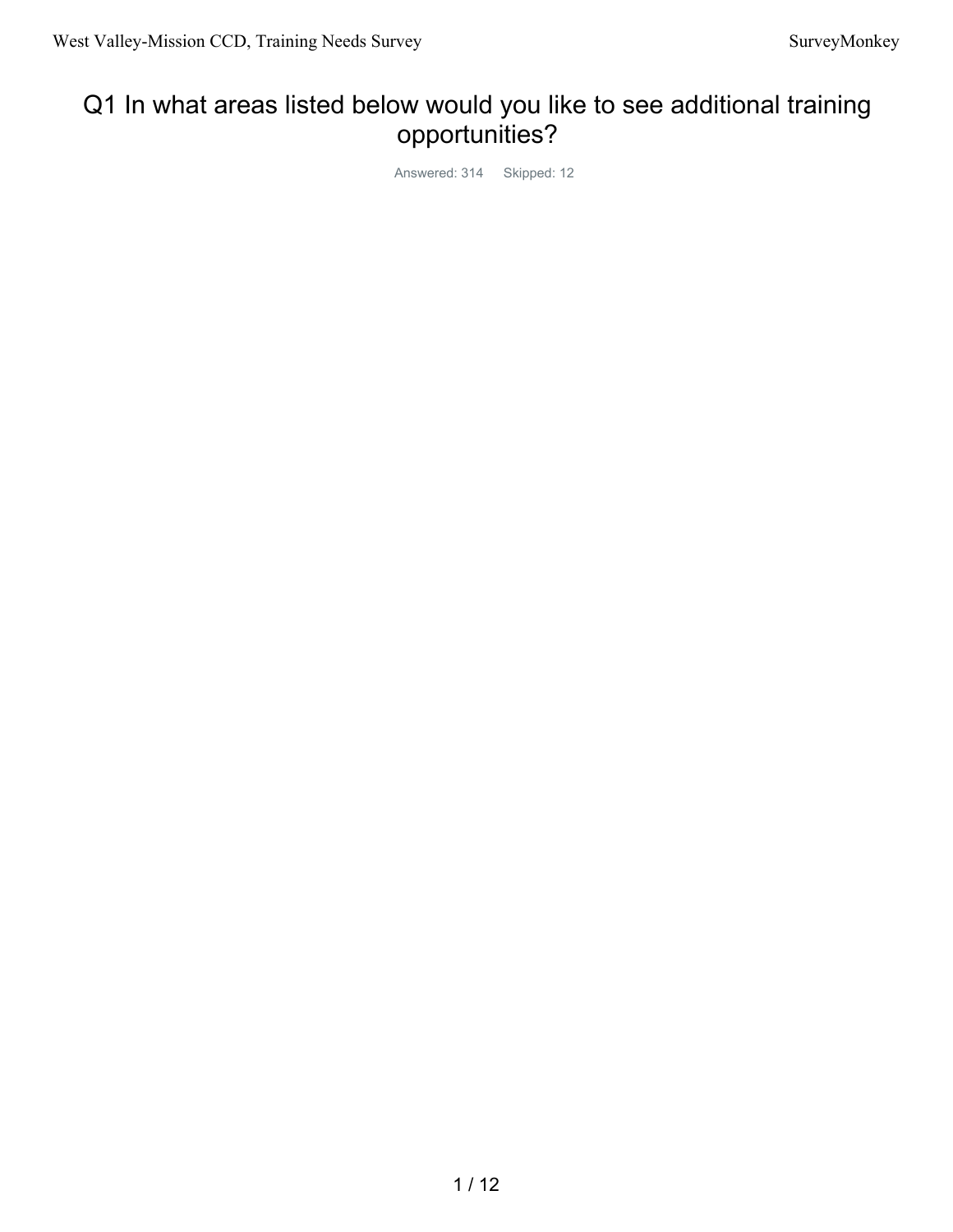#### West Valley-Mission CCD, Training Needs Survey Survey Survey Survey Survey Survey Survey Survey Survey Survey Survey Survey Survey Survey Survey Survey Survey Survey Survey Survey Survey Survey Survey Survey Survey Survey



| <b>ANSWER CHOICES</b>     | <b>RESPONSES</b> |     |
|---------------------------|------------------|-----|
| <b>Supervisory Skills</b> | 36.62%           | 115 |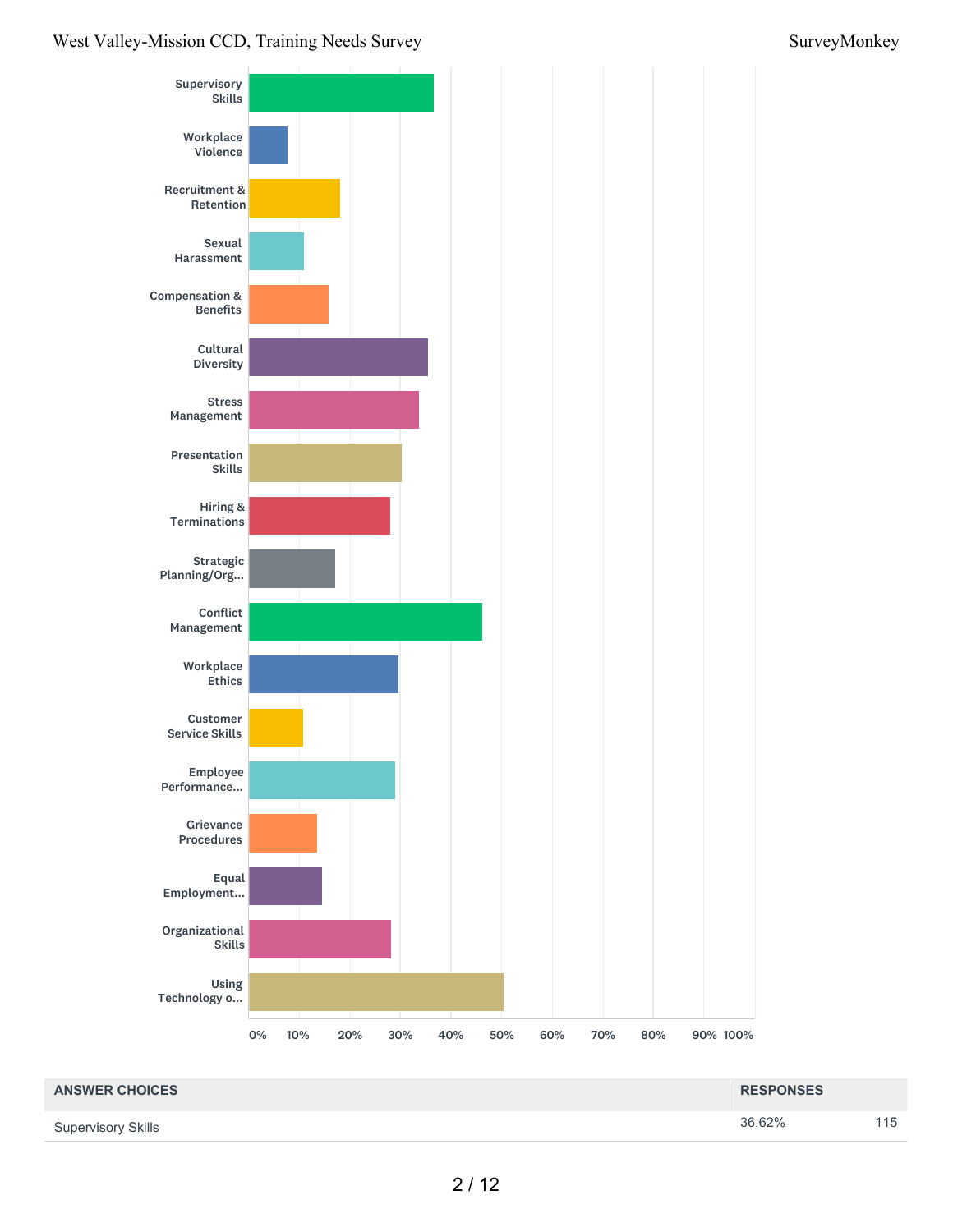#### West Valley-Mission CCD, Training Needs Survey Survey Survey Survey Survey Survey Survey Survey Survey Survey

| Workplace Violence                                             | 7.64%  | 24  |
|----------------------------------------------------------------|--------|-----|
| <b>Recruitment &amp; Retention</b>                             | 18.15% | 57  |
| <b>Sexual Harassment</b>                                       | 11.15% | 35  |
| <b>Compensation &amp; Benefits</b>                             | 15.92% | 50  |
| <b>Cultural Diversity</b>                                      | 35.67% | 112 |
| <b>Stress Management</b>                                       | 33.76% | 106 |
| <b>Presentation Skills</b>                                     | 30.25% | 95  |
| <b>Hiring &amp; Terminations</b>                               | 28.03% | 88  |
| Strategic Planning/Organizational Skills                       | 17.20% | 54  |
| <b>Conflict Management</b>                                     | 46.18% | 145 |
| <b>Workplace Ethics</b>                                        | 29.62% | 93  |
| <b>Customer Service Skills</b>                                 | 10.83% | 34  |
| <b>Employee Performance Management</b>                         | 28.98% | 91  |
| <b>Grievance Procedures</b>                                    | 13.69% | 43  |
| <b>Equal Employment Opportunities</b>                          | 14.65% | 46  |
| Organizational Skills                                          | 28.34% | 89  |
| Using Technology or Technology in the Workplace(Microsoft 365) | 50.32% | 158 |
| <b>Total Respondents: 314</b>                                  |        |     |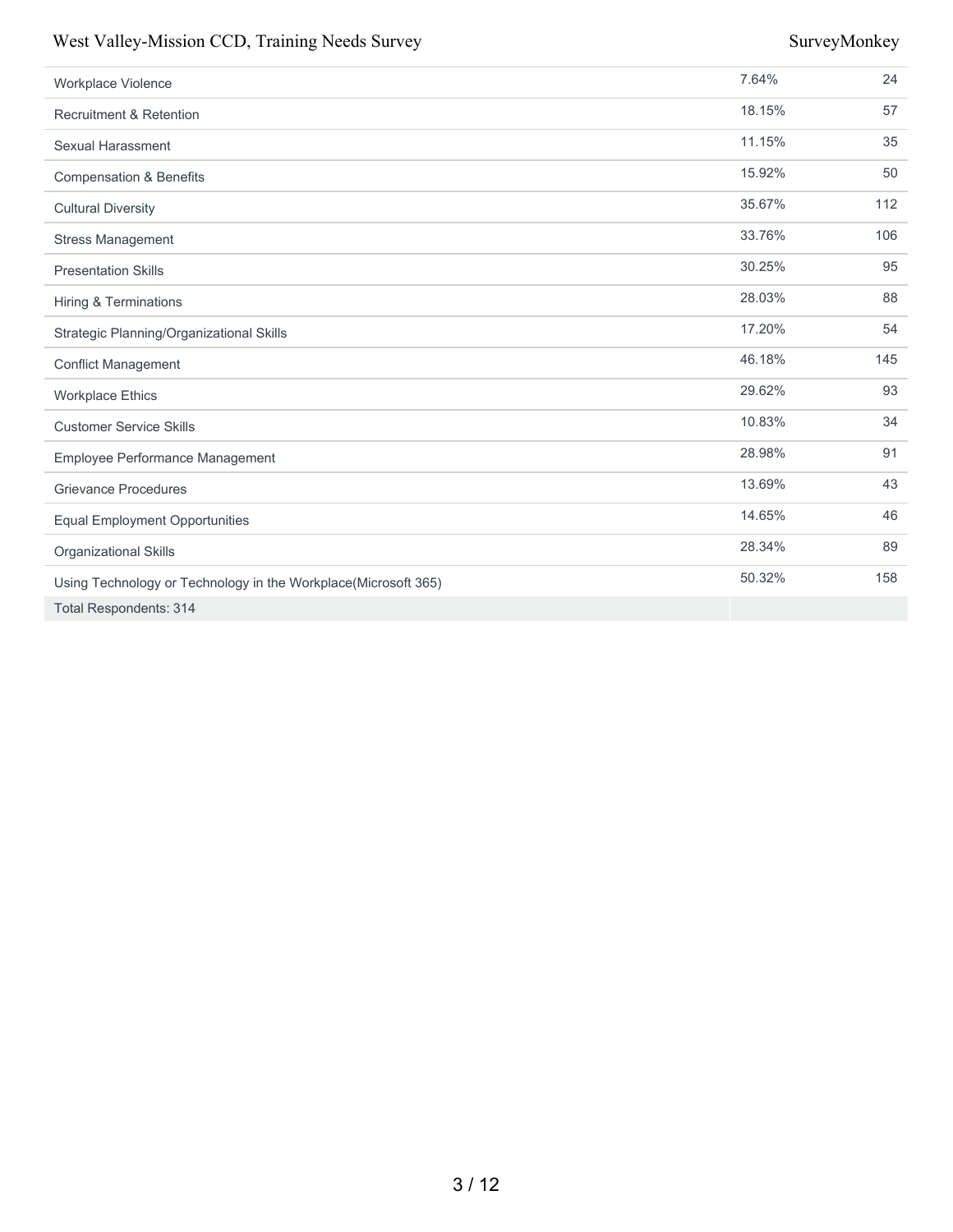#### Q2 Please select the most convenient time for you to attend training programs:



| <b>ANSWER CHOICES</b>            | <b>RESPONSES</b> |     |
|----------------------------------|------------------|-----|
| 2 hour program (10:00am-12:00pm) | 17.85%           | 53  |
| 2 hour program (1:00pm-3:00pm)   | 12.12%           | 36  |
| 3 hour program (9:00am-12:00pm)  | 28.62%           | 85  |
| 3 hour program (1:00pm-4:00pm)   | 33.33%           | 99  |
| 4 hour program (8:00am-12pm)     | 3.37%            | 10  |
| 4 hour program (1:00pm-5:00pm)   | 4.71%            | 14  |
| <b>TOTAL</b>                     |                  | 297 |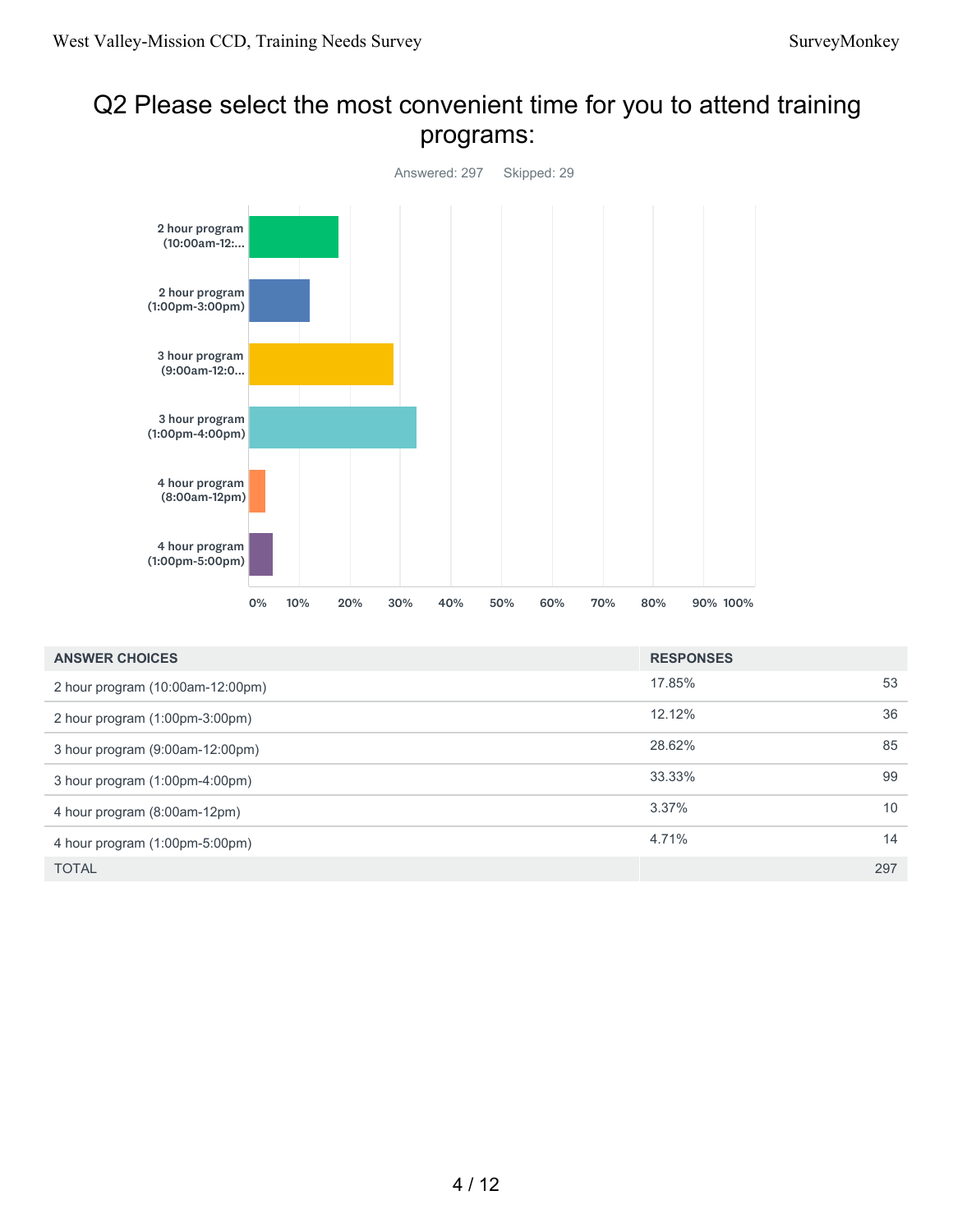

#### Q3 Please select the most convenient day to attend training?

| <b>ANSWER CHOICES</b>         | <b>RESPONSES</b> |                |
|-------------------------------|------------------|----------------|
| Monday                        | 17.39%           | 56             |
| Tuesday                       | 24.84%           | 80             |
| Wednesday                     | 24.22%           | 78             |
| Thursday                      | 36.34%           | 117            |
| Friday                        | 67.08%           | 216            |
| Saturday                      | 1.55%            | 5              |
| Sunday                        | 1.24%            | $\overline{4}$ |
| <b>Total Respondents: 322</b> |                  |                |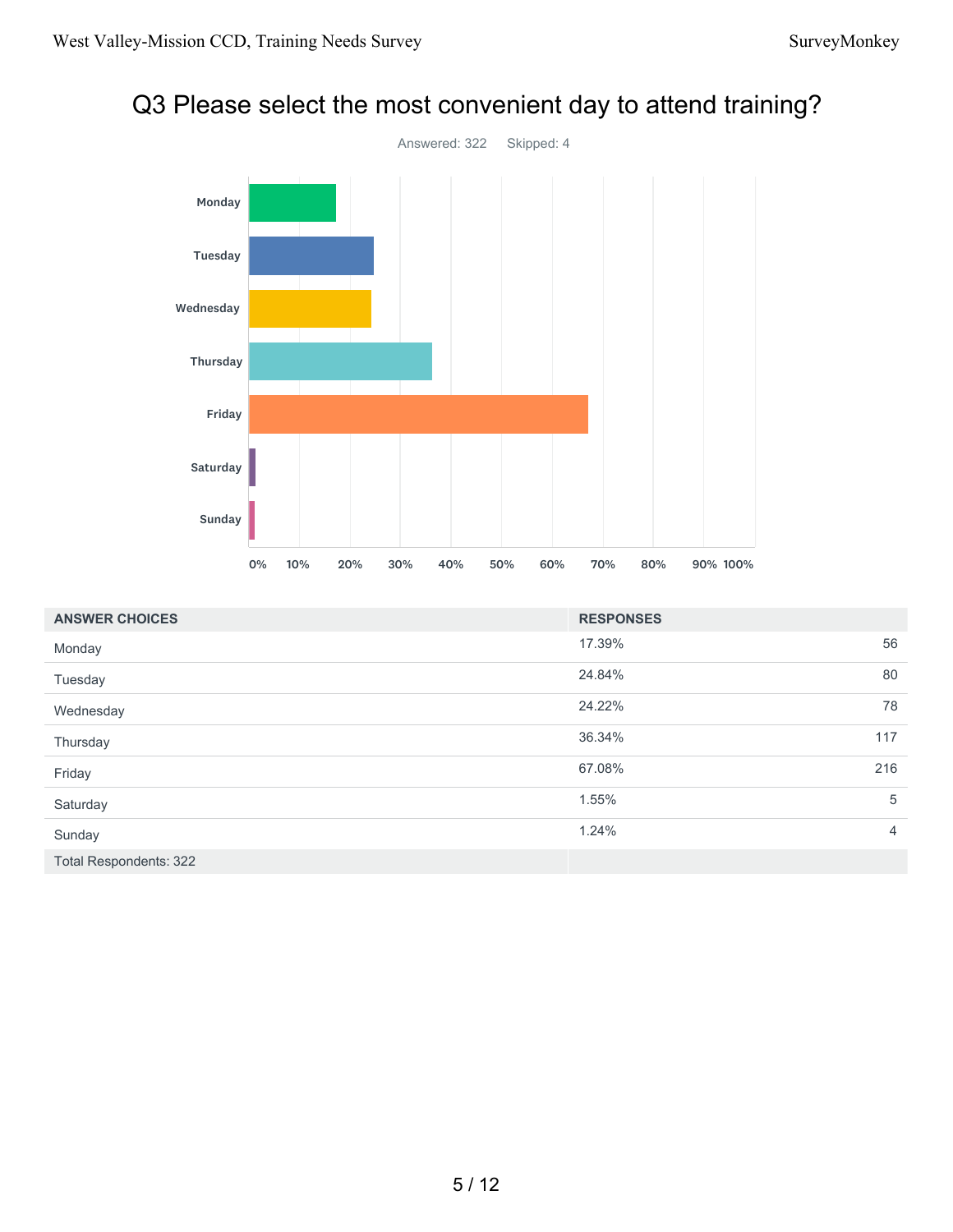#### Q4 Which of the following would influence you to register for a training program? If you have recommendations for trainers please type their names or organizations in the text box below.



| <b>ANSWER CHOICES</b>                     | <b>RESPONSES</b> |     |
|-------------------------------------------|------------------|-----|
| <b>Program Objectives</b>                 | 72.22%           | 234 |
| Location                                  | 60.19%           | 195 |
| Facilitator/Presenter                     | 37.04%           | 120 |
| Length of Program                         | 48.77%           | 158 |
| <b>Continued Education Credit Offered</b> | 27.16%           | 88  |
| Other (please specify)                    | 16.05%           | 52  |
| Total Respondents: 324                    |                  |     |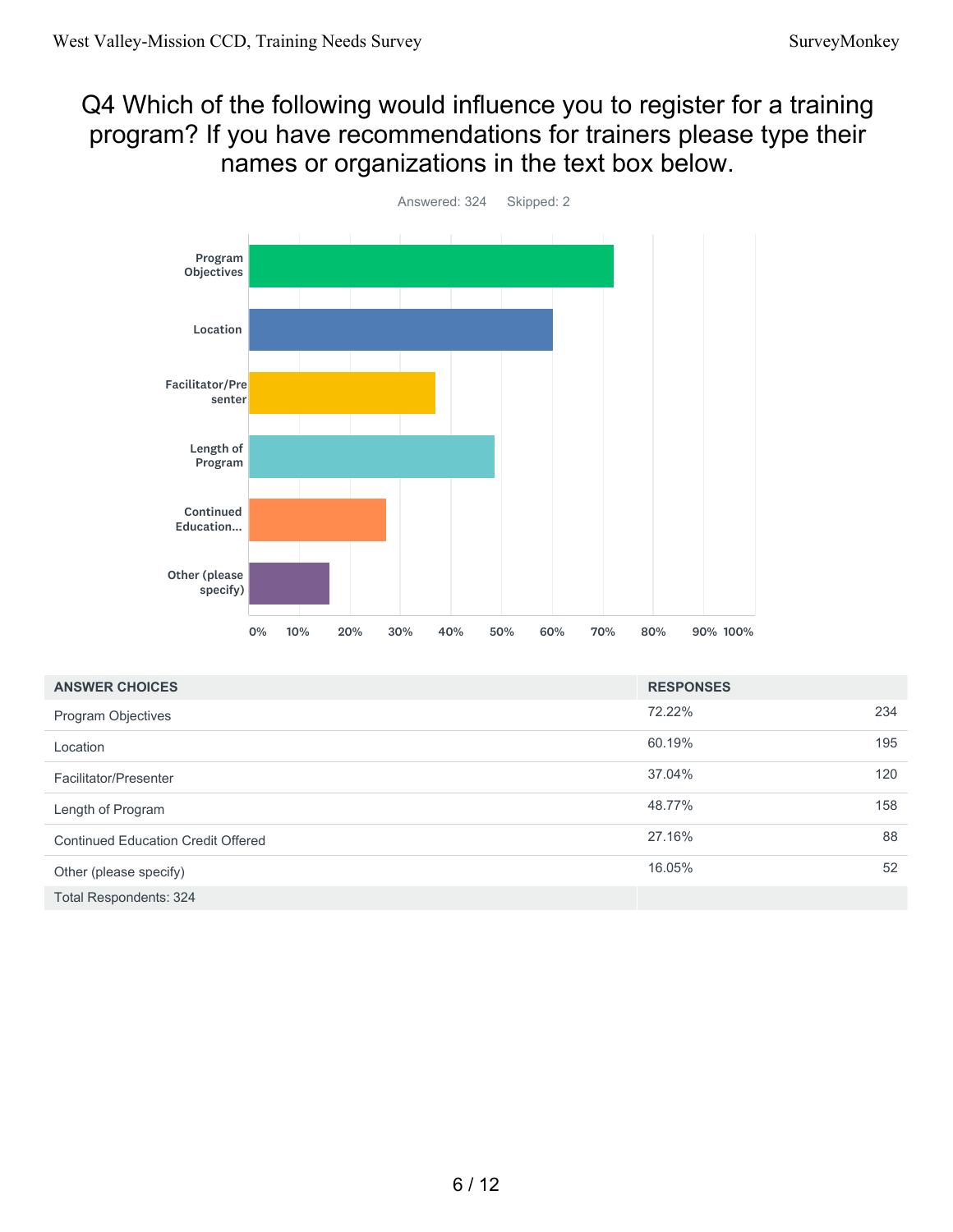# Q5 Which method of training do you feel would be most effective:



|                                                             | 1               | $\overline{2}$ | 3             | $\overline{4}$ | <b>TOTAL</b> | <b>SCORE</b> |
|-------------------------------------------------------------|-----------------|----------------|---------------|----------------|--------------|--------------|
| Classroom                                                   | 63.84%<br>196   | 14.01%<br>43   | 12.05%<br>37  | 10.10%<br>31   | 307          | 3.32         |
| Web-based/Online                                            | 22.10%<br>61    | 22.46%<br>62   | 40.58%<br>112 | 14.86%<br>41   | 276          | 2.52         |
| Hybrid (combination of classroom and web-based instruction) | 12.46%<br>35    | 53.02%<br>149  | 26.33%<br>74  | 8.19%<br>23    | 281          | 2.70         |
| Webinar                                                     | $11.41\%$<br>17 | 18.79%<br>28   | 33.56%<br>50  | 36.24%<br>54   | 149          | 2.05         |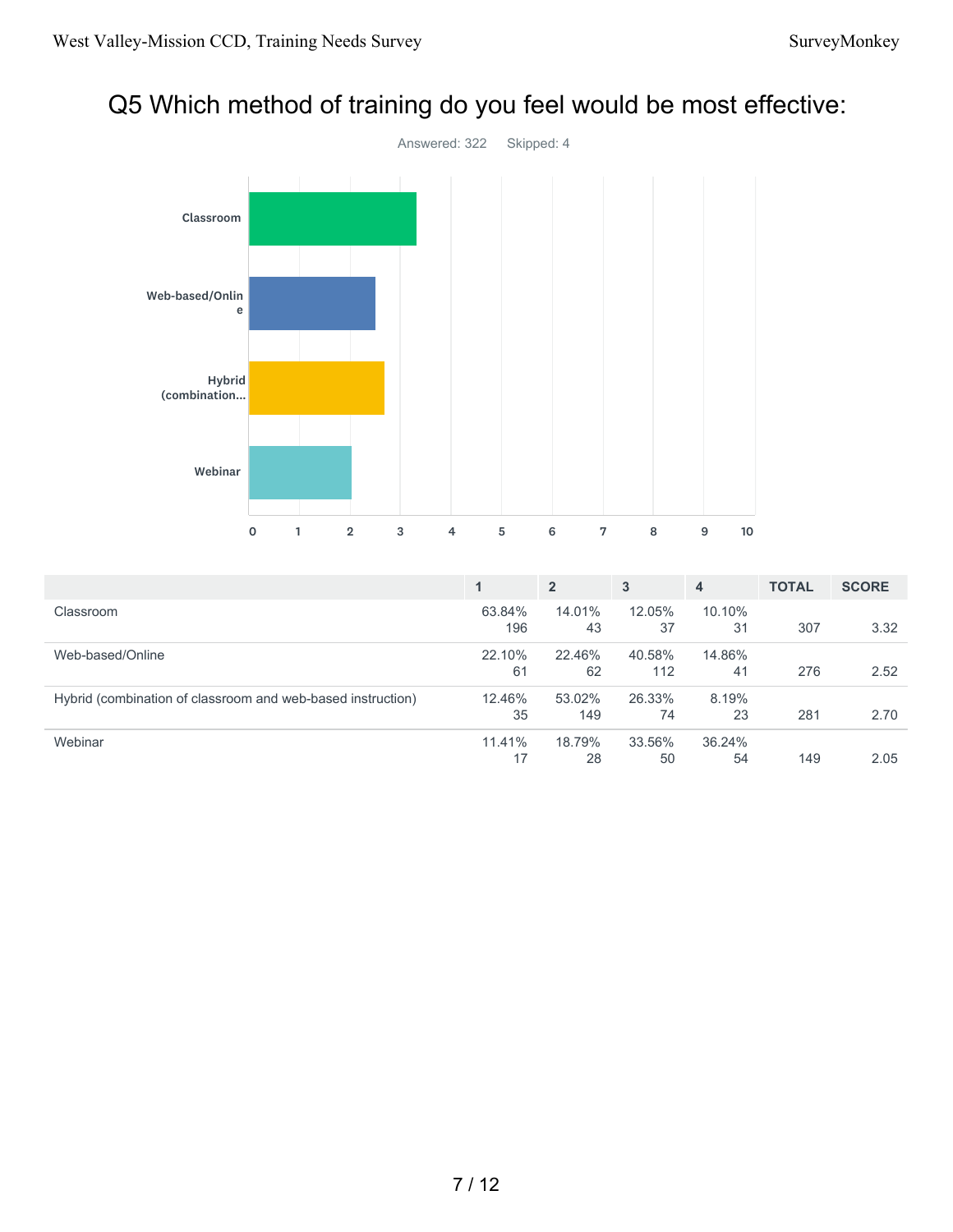

# Q6 Please select your employee type?

| <b>ANSWER CHOICES</b> | <b>RESPONSES</b> |             |
|-----------------------|------------------|-------------|
| Administrator         | 17.59%           | 57          |
| Faculty               | 36.11%           | 117         |
| Supervisor            | 6.48%            | 21          |
| Classified            | 38.27%           | 124         |
| Short-term Hourly     | 1.54%            | 5           |
| <b>Student Worker</b> | $0.00\%$         | $\mathbf 0$ |
| Volunteer             | $0.00\%$         | $\mathbf 0$ |
| <b>TOTAL</b>          |                  | 324         |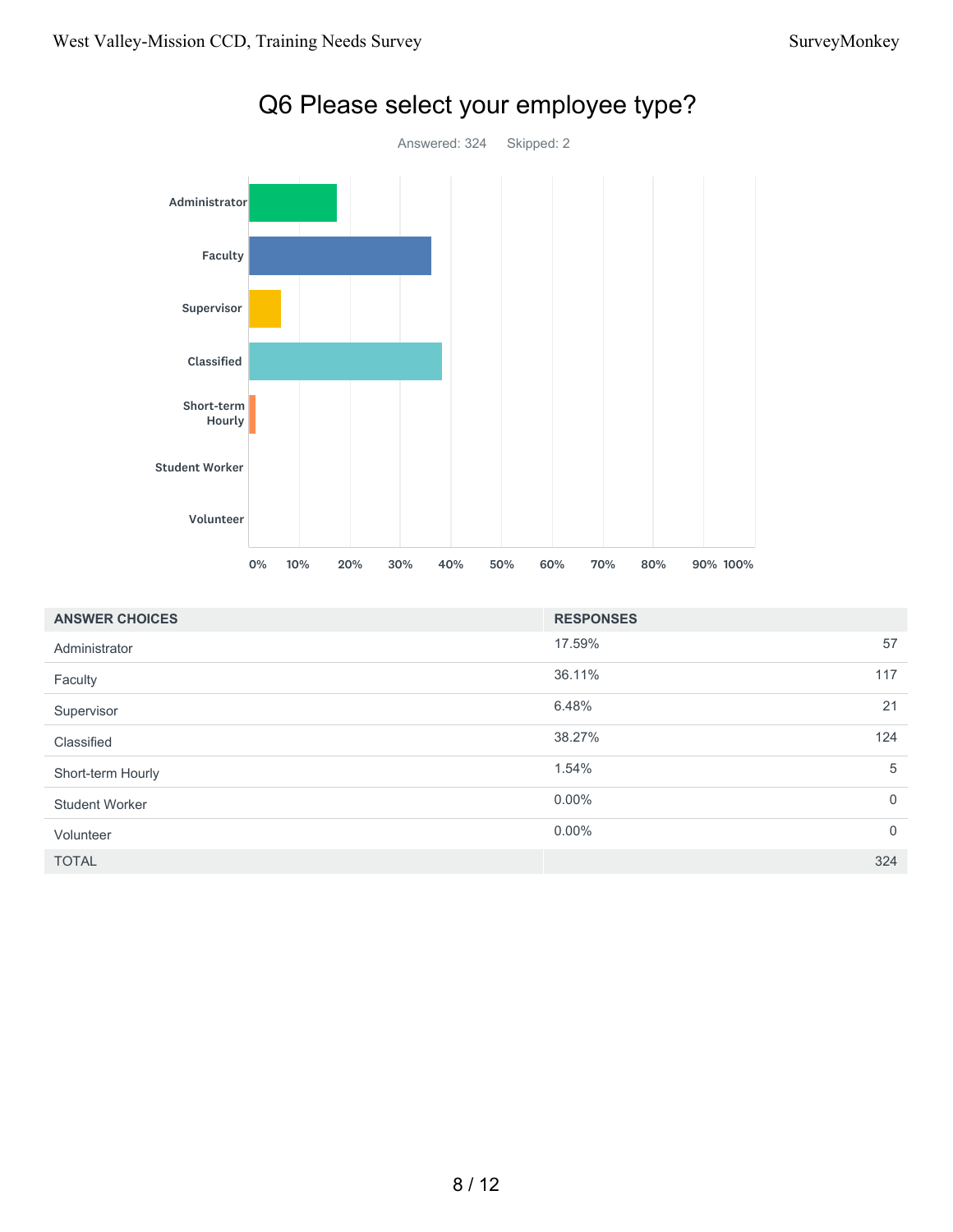

| <b>ANSWER CHOICES</b> | <b>RESPONSES</b> |     |
|-----------------------|------------------|-----|
| 0-3 years             | 33.13%           | 108 |
| 4-6 years             | 13.19%           | 43  |
| 7-9 years             | 4.91%            | 16  |
| 10-20 years           | 34.05%           | 111 |
| More than 20 years    | 14.72%           | 48  |
| <b>TOTAL</b>          |                  | 326 |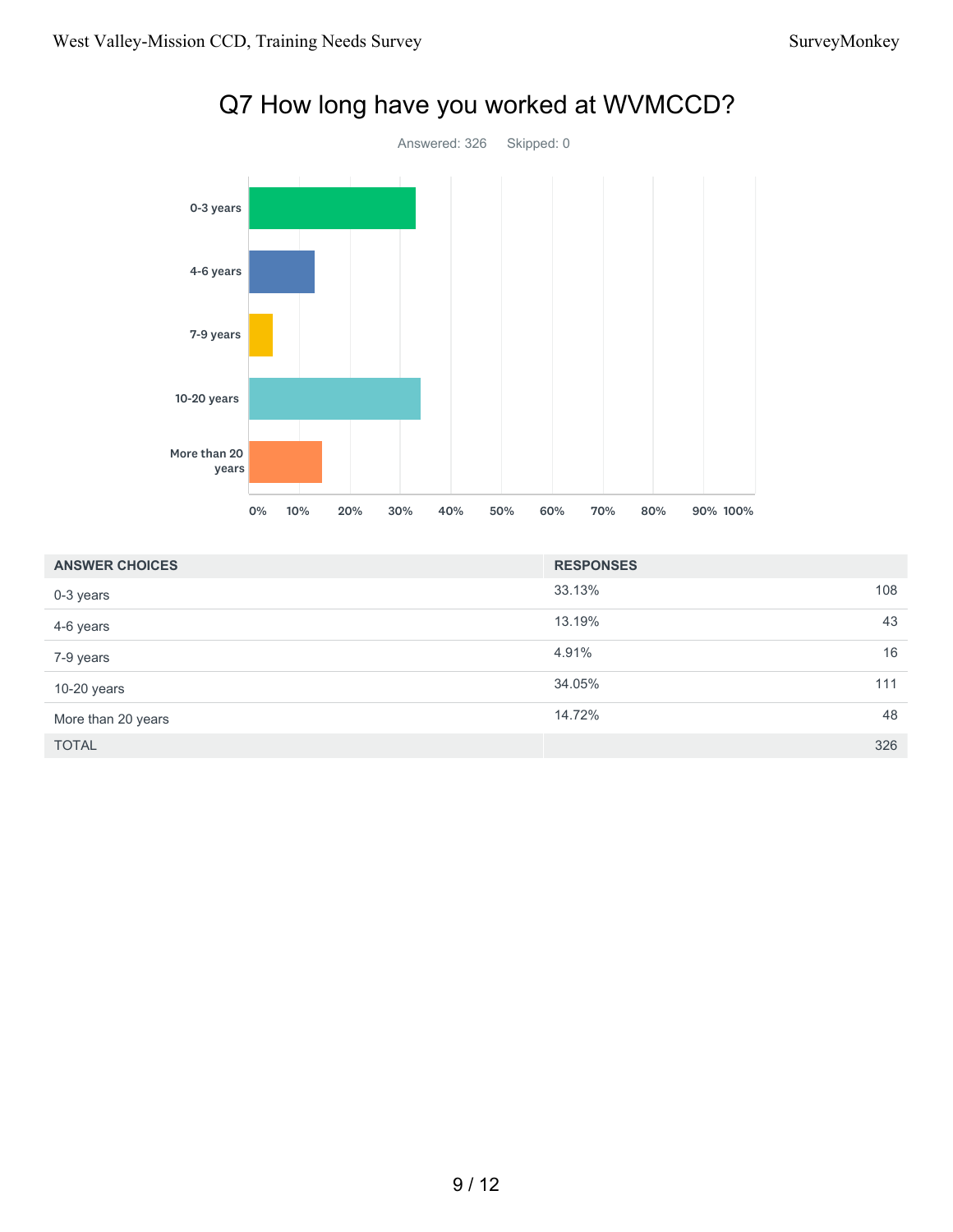

| <b>ANSWER CHOICES</b>            | <b>RESPONSES</b> |               |
|----------------------------------|------------------|---------------|
| Full-Time                        | 86.15%           | 280           |
| Part-Time                        | 12.31%           | 40            |
| Hourly                           | 0.92%            | 3             |
| <b>Contract/Special Projects</b> | 0.62%            | $\mathcal{L}$ |
| <b>TOTAL</b>                     |                  | 325           |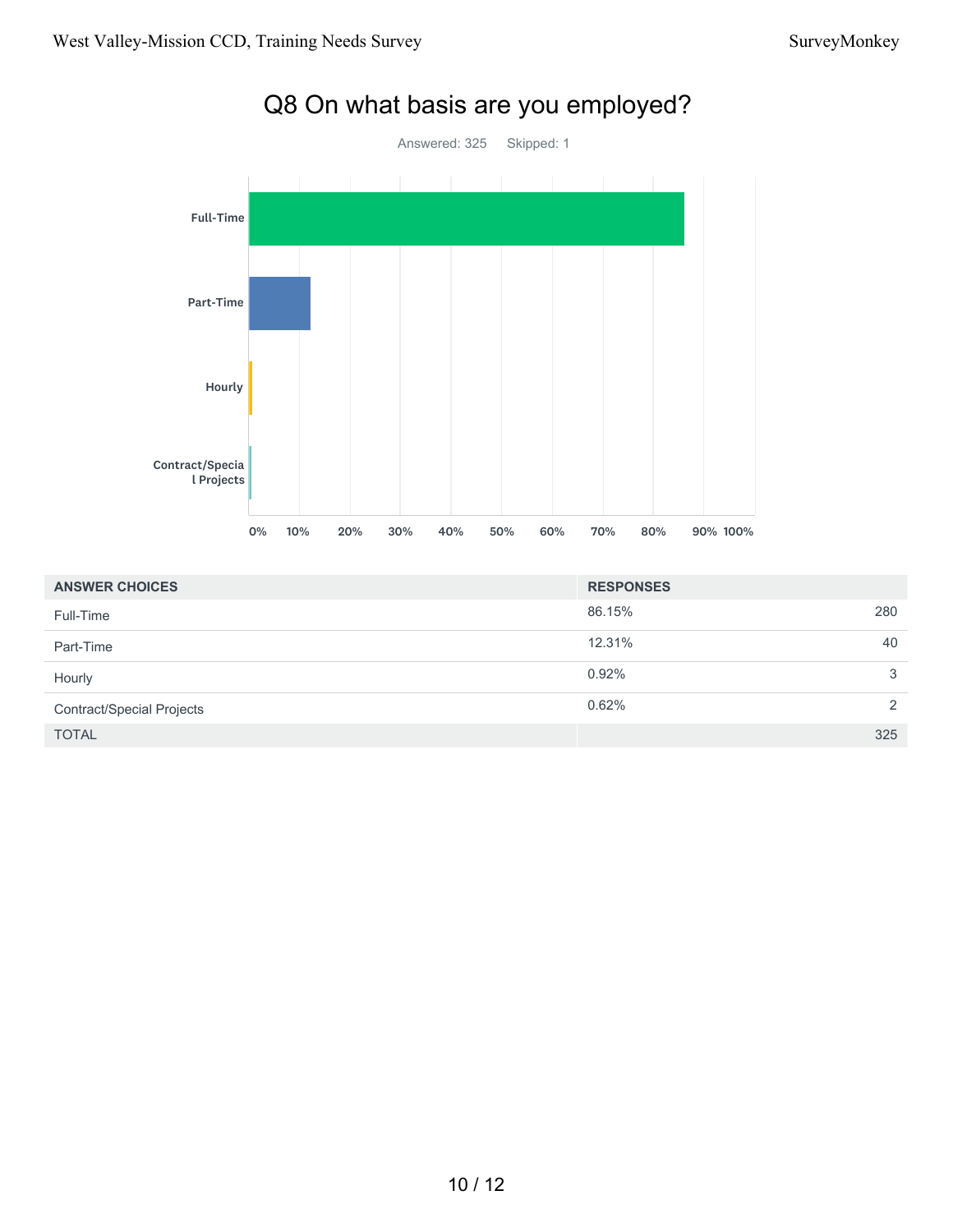# Q9 Which Department and Campus do you work? (ex. Finance/WVC)

Answered: 296 Skipped: 30